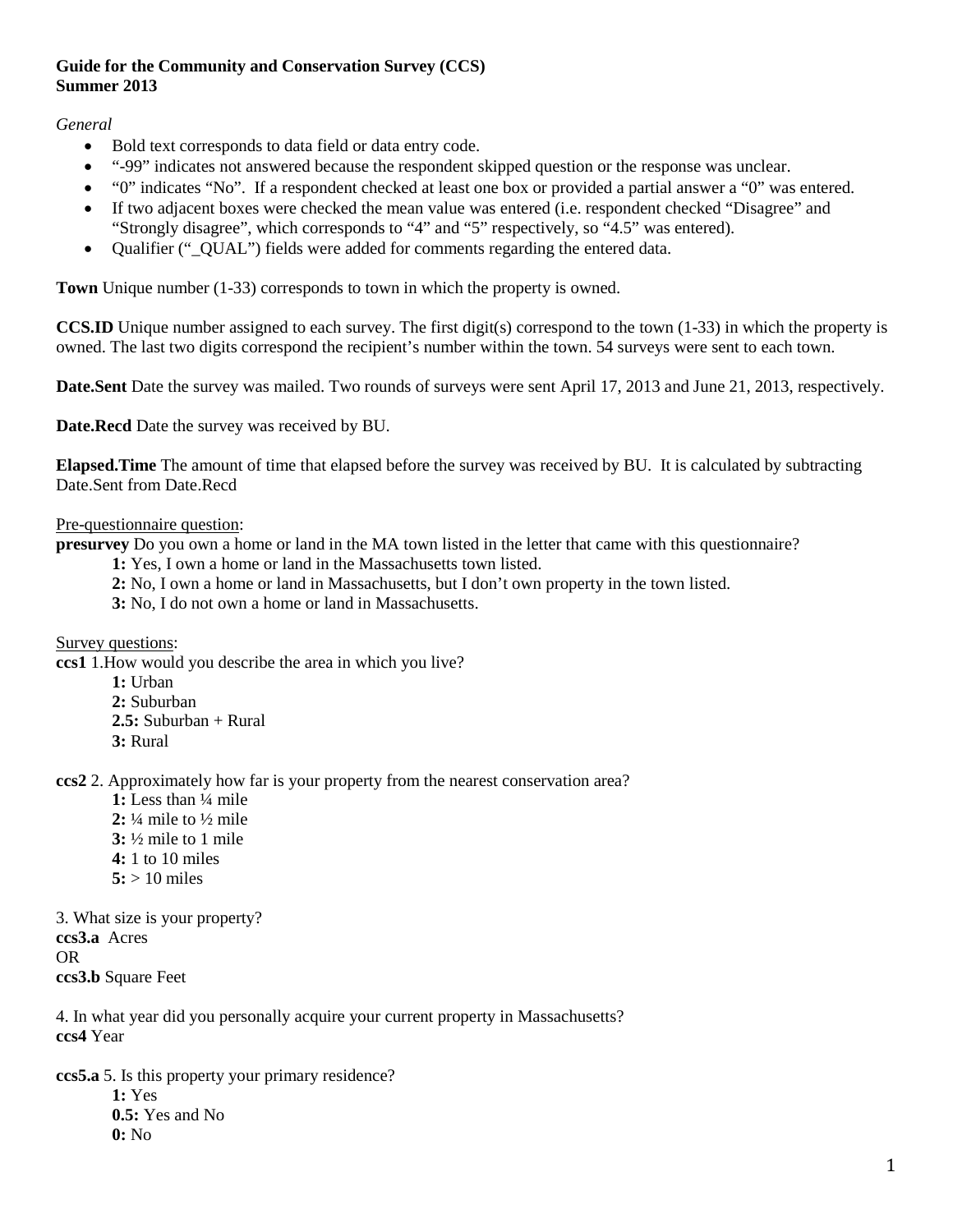**ccs5.b** If no, what is the primary use of this property? *Check only one.*

- **1:** Vacation home
- **2:** Rental property
- **3:** Other
- **4:** Vacation home & Rental
- **5:** Vacation home & Other
- **6:** Rental & Other

**ccs5.c:** please specify:

6. What types of surfaces are on your property?

≥ **0: surface percentage**

**0: blank lines**

### **-99: no surface values were provided**

- **ccs6.a** Buildings percentage
- **ccs6.b** Garden and flower beds percentage
- **ccs6.c** Driveway percentage
- **ccs6.d** Lawn that is mowed on some basis percentage
- **ccs6.e** Other yard that you don't mow percentage
- **ccs6.f** Field and brush percentage
- **ccs6.g** Woodlands percentage
- **ccs6.h** Farmland percentage
- **ccs6.i** Water or wetlands percentage
- **ccs6.j** Other percentage
- **ccs6.k** (please specify)**: if ccs6.j > 0, enter text or "-99", else enter "NA"**

**ccs6.l**: sum of all the surface types provided by the respondent.

7. Is your property used for any of the following uses?

- **0:** I do not do this.
- **1:** I do this for personal use.
- **2:** I do this to generate income.
- **3:** I do this for personal use. & I do this to generate income.
- **ccs7.a** Fruit or vegetable production
- **ccs7.b** Livestock
- **ccs7.c** Timber
- **ccs7.d** Fuel wood
- **ccs7.e** Fishing
- **ccs7.f** Hunting

8. Are there any restricted areas on this property? **"1" if the box was checked, "0" if it was not. ccs8.a** No restricted areas **ccs8.b** Riparian zones **ccs8.c** Vernal pools **ccs8.d** River protection zones

**ccs8.e** Wetlands

**ccs8.f** Other sensitive habitat

**ccs8.g** Private conservation restrictions

**ccs8.h** Don't know

**ccs8.i** "1" entered if text in margin present or "0" if no other text included.

**ccs8.j** ccs8.i = "1" text as written; if  $ccs8.i = "0"$  "NA" was entered.

**ccs9** 9. How likely is it that you will sell or give away this property in the next five years?

**1:** Extremely likely

**2:** Likely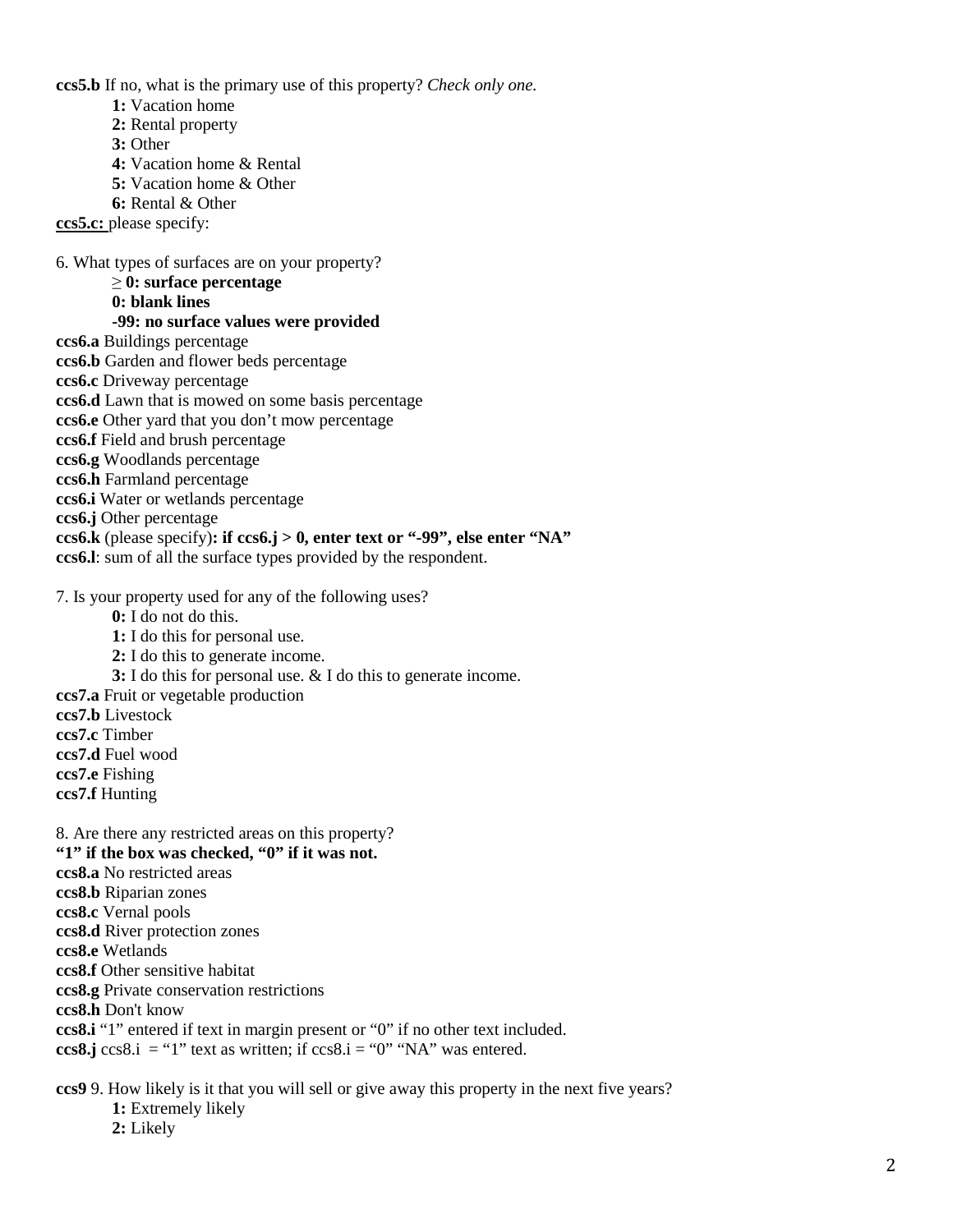**3:** Undecided **4:** Unlikely **5:** Extremely unlikely 9a. Who will likely receive it? *Please select all that apply.* If answer to  $\cos 9 = 3$ ", "4", or "5", enter "NA" for  $\cos 9a.1$  through  $\cos 9b.8$ . **"1" if the box was checked, "0" if it was not. ccs9a.1** My children **ccs9a.2** Another family member(s) **ccs9a.3** Other individual(s) **ccs9a.4** A business **ccs9a.5** A government agency **ccs9a.6** A nonprofit organization **ccs9a.7** Someone who buys it on the open market **ccs9a.8** Don't know **ccs9a.9** Other **ccs9a.10** Number of children to receive **ccs9a.11** Number of people **ccs9a.12** please specify:

9b. Why are you planning to sell or give it away? *Please select all that apply.* **"1" if the box was checked, "0" if it was not. ccs9b.1** I am ready to give it away **ccs9b.2** Too expensive to hold or maintain **ccs9b.3** I need the money **ccs9b.4** High market value **ccs9b.5** No longer interested in owning it **ccs9b.6** Part of an investment strategy **ccs9b.7** Other **ccs9b.8** please specify:

**ccs10** 10. Do you have trees on your property?

**1:**Yes

**0:** No

**ccs10a** a. Approximately how many trees are on your property?

- **1:** 1-5
- **2:** 5-10
- **3:** 10-20
- **4:** Greater than 20
- **5:** Don't know

b. Have any of the following tree-related activities been done on your property in the last 5 years? *Please select all that apply.*

**"1" if the box was checked, "0" if it was not. ccs10b.1** Planted trees to provide shade **ccs10b.2** Planted trees to improve aesthetics **ccs10b.3** Planted trees for privacy **ccs10b.4** Planted trees for fruit production **ccs10b.5** Planted trees, for any other reason

**ccs10b.6** Prune trees to decrease shading on property **ccs10b.7** Prune trees to improve tree or forest health **ccs10b.8** Prune trees to improve aesthetics **ccs10b.9** Prune trees for any other reason

**ccs10b.10** Removed single trees blocking sun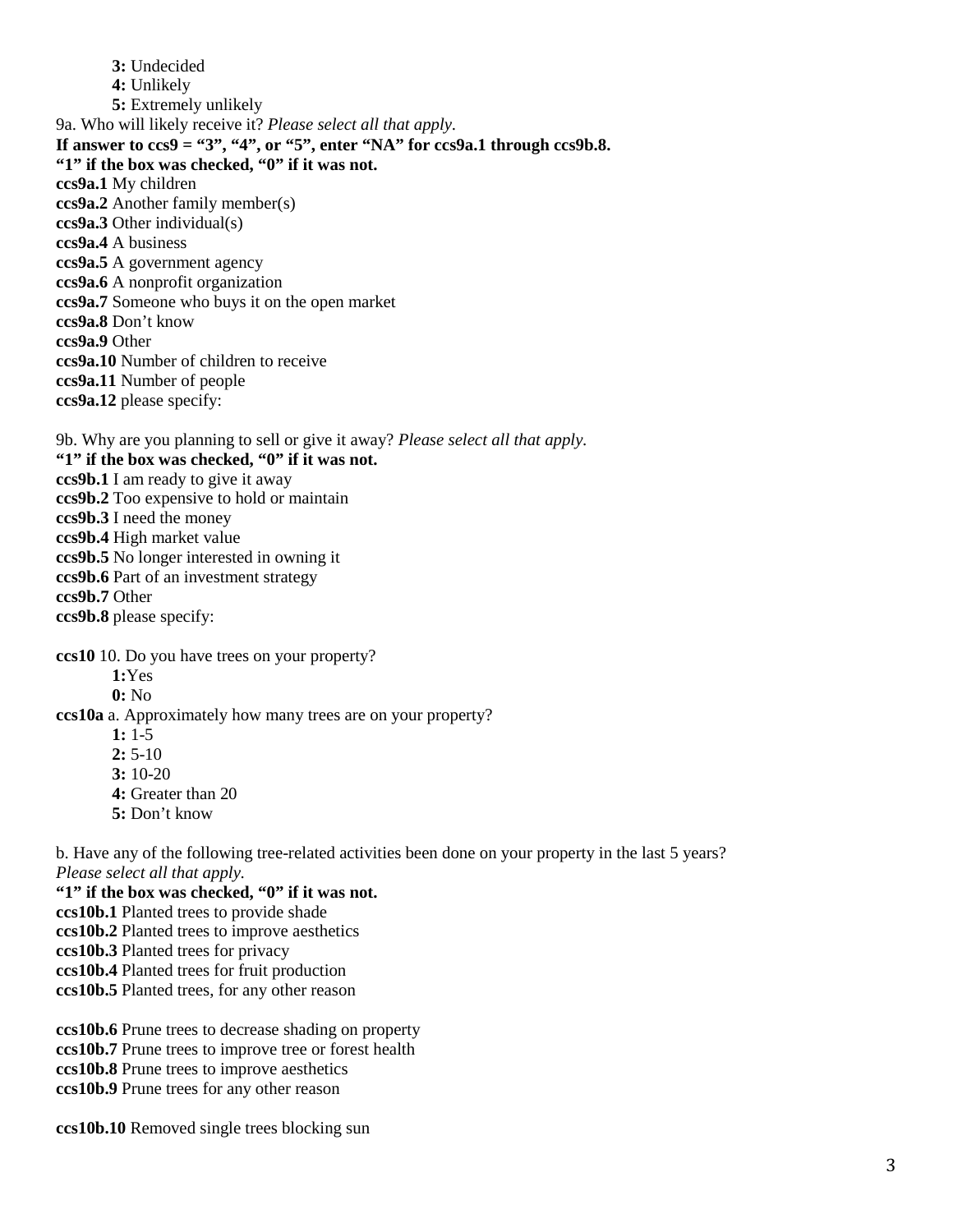**ccs10b.11** Removed single trees that were a safety hazard **ccs10b.12** Removed single trees for firewood **ccs10b.13** Removed single trees for any other reason

**ccs10b.14** Cleared dead or fallen trees to improve forest health **ccs10b.15** Cleared dead or fallen trees to improve aesthetics **ccs10b.16** Cleared dead or fallen trees for firewood **ccs10b.17** Cleared dead or fallen trees for any other reason

**ccs10b.18** Harvested timber for sale

**ccs10b.19** Planted reason: **ccs10b.20** Prune reason: **ccs10b.21** Removed tree reason: **ccs10b.22** Cleared dead reason:

**ccs11** 11. Do you have a lawn on your property?

**1:**Yes

**0:** No

**ccs11** a. Have any of the following lawn-related activities been done on your property in the last 5 years? **ccs11a.1** Applied chemicals to control unwanted weeds or unwanted plants (herbicides) **ccs11a.2** Applied chemicals to control bugs and insects (pesticides) **ccs11a.3** Applied chemical fertilizer or "plant food" to help grass grow **ccs11a.4** Applied combined "Weed & Feed" products with both herbicide and fertilizer **ccs11a.5** Applied compost or organic product to fertilize or help control pests on lawn **ccs11a.6** Watered lawn using an automatic sprinkler or irrigation system **ccs11a.7** Watered lawn manually with a hose or sprinkler that is not automatic **ccs11a.8** Mowed **ccs11a.9** Seeded or sodded **ccs11a.10** Applied lime **ccs11a.11** Hired a lawn service to treat your lawn **ccs11a.12** Other **ccs11a.13** please specify: 11b. If yes, about how often? **ccs11b.1** times per year **ccs11b.2** times per year **ccs11b.3** \_\_\_\_\_ times per year **ccs11b.4** \_\_\_\_\_ times per year **ccs11b.5** \_\_\_\_\_ times per year **ccs11b.6** \_\_\_\_\_ times per week in summer **ccs11b.7** \_\_\_\_\_ times per week in summer **ccs11b.8** \_\_\_\_\_ times per week in summer

- **ccs11b.9** \_\_\_\_\_ times per year
- **ccs11b.10** \_\_\_\_\_ times per year
- **ccs11b.11** \_\_\_\_\_ times per year
- **ccs11b.12** \_\_\_\_\_ times
- **ccs11b.13** per \_\_\_\_\_

12. When your lawn is mowed, what happens to the clippings? *Select all that apply.*

**"1" if the box was checked, "0" if it was not.**

**ccs12.a** They are left on the lawn

**ccs12.b** They are disposed of on, or next to, the property.

**ccs12.c** They are picked up and sent to disposal areas.

**ccs12.d** They are composted.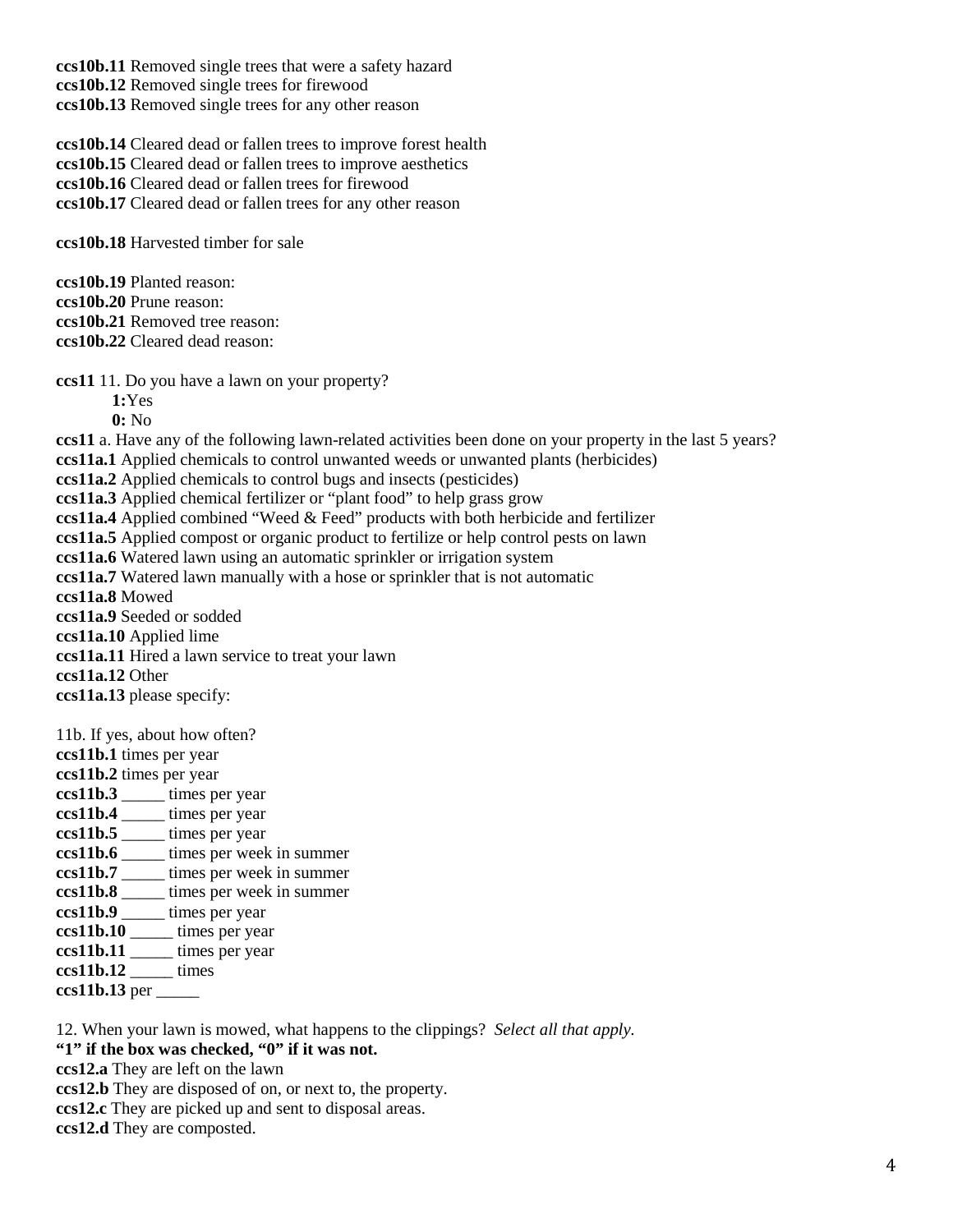**ccs12.e** I don't know what my landscaping company does with them. **ccs12.f** Other **ccs12.g** *please specify*:

13. How important is each reason below for how you maintain the lawn on your property?

- **1:** Very Important
- **2:** Somewhat Important
- **3:** Neutral
- **4:** Somewhat Unimportant
- **5:** Very Unimportant
- **ccs13.a** Neighbors' opinion
- **ccs13.b** Responsibility to your neighbors
- **ccs13.c** How it looks to you
- **ccs13.d** How it impacts the environment
- **ccs13.e** Homeowner's Association regulations, if applicable
- **ccs13.f** Other
- 14. Please indicate who provides the following lawn services.

# If  $ccs11 = 0$ , enter "NA" for all of  $ccs14$

- **0:** This is not done on our property
- **1:** You or your household
- **2:** Your hired lawn service or landscaping company
- **3:** Your Homeowner's Association
- **4:** Don't know
- **ccs14.a** Watering the lawn
- **ccs14.b** Mowing the lawn
- **ccs14.c** Applying chemical fertilizer
- **ccs14.d** Applying herbicides and pesticides
- 15. What happens to the leaves that fall on your property? *Please select all that apply.* **"1" if the box was checked, "0" if it was not.**
- **ccs15.a** Leaves do not fall on my property.
- **ccs15.b** They are left on the property.
- **ccs15.c** They are disposed of on, or next to, the property.
- **ccs15.d** They are picked up and sent to disposal areas.
- **ccs15.e** They are composted.
- **ccs15.f** Other
- **ccs15.g** please specify:

16. Have you done the following activities on your property in the last five years? **ccs16.a** Planted flowers and/or shrubs **ccs16.b** Planted native plants **ccs16.c** Mulched around plants **ccs16.d** Removed invasive plants **ccs16.e** Weeded **ccs16.f** Pruned bushes and/or shrubs **ccs16.g** Raked and collected leaves **ccs16.h** Composted **ccs16.i** Had soil tested for lead and other contaminants **ccs16.j** Had soil tested for pH and acidity **ccs16.k** Protected against unwanted animals **ccs16.l** Protected against unwanted plants **ccs16.m** Improved habitat for birds and wildlife **ccs16.n** Mowed field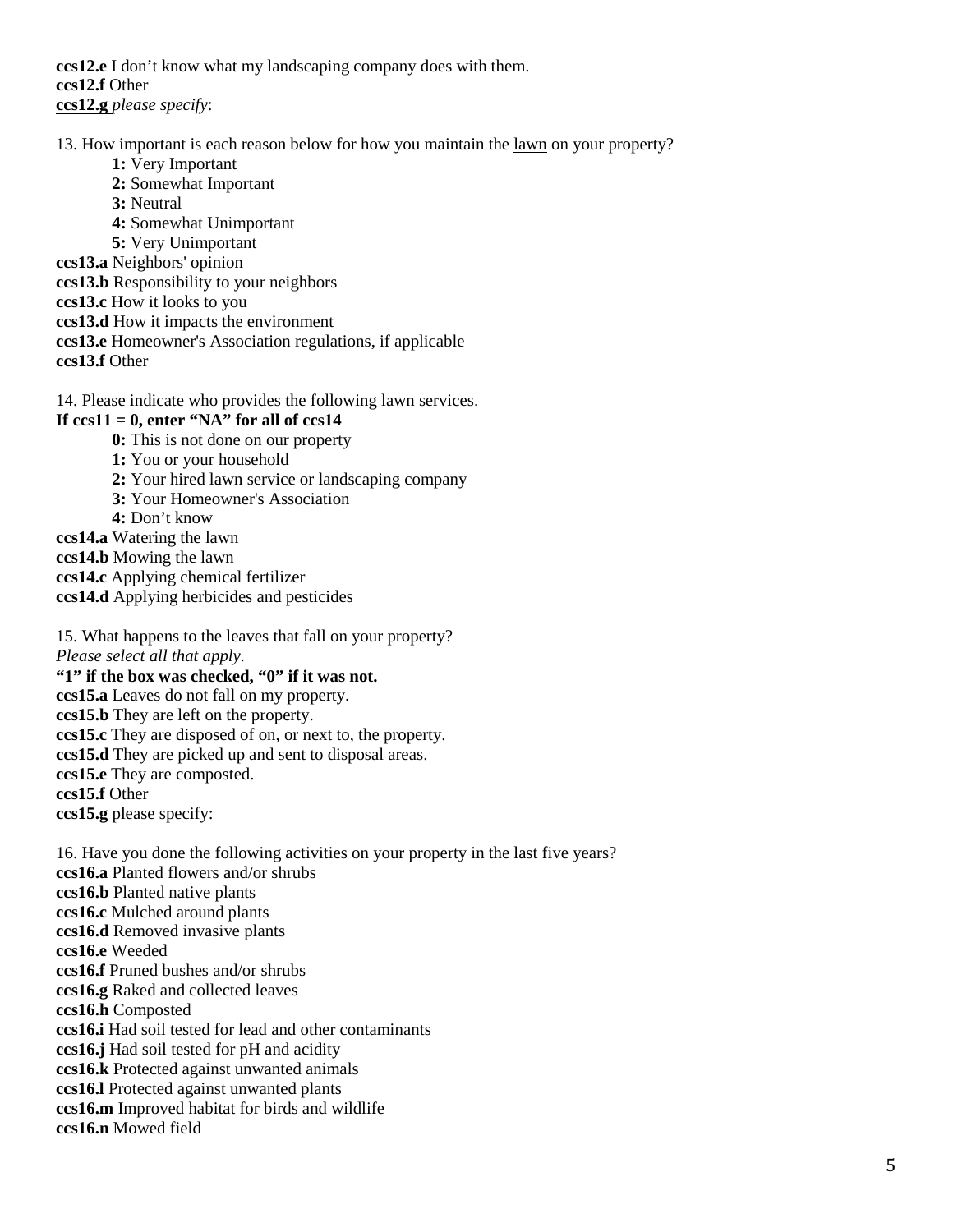## **ccs16.o** Produced solar or wind energy **ccs16.p** Cleared land for construction of building **ccs16.q** Cleared land for construction of road **ccs16.r** Built or maintained trails

17. Please select one response for each item: "I feel a responsibility to consider fill in the blank when using/managing my property."

- **1:** Strongly agree
- **2:** Agree
- **3:** Neither agree nor disagree
- **4:** Disagree
- **5:** Strongly disagree
- **6:** Not sure
- **ccs17.a** My needs, tastes, and preferences
- **ccs17.b** My neighbors
- **ccs17.c** Community members
- **ccs17.d** Family members
- **ccs17.e** Future generations
- **ccs17.f** Society
- **ccs17.g** Plants
- **ccs17.h** Animals
- **ccs17.i** The land (e.g. soil, water resources)
- **ccs17.j** Other
- **ccs17.k** please specify:

18. How do you prefer to get advice or information about managing your property?

*Please select all that apply.*

# **If none checked, enter "-99". If some boxes are checked.**

**"1" if checked, "0" otherwise ccs18.a** Friend(s) or family member(s) **ccs18.b** Brochures, magazines, or other publications **ccs18.c** Internet **ccs18.d** Conference, workshop, or class **ccs18.e** Forester **ccs18.f** Lawn-care professional **ccs18.g** Cooperative Extension employee **ccs18.h** Local land trust or other nonprofit **ccs18.i** Private company **ccs18.j** Other **ccs18.k** I don't want/need advice or information **ccs18.l** *Please specify company*: **ccs18.m** *Please specify other*:

19. What are the greatest challenges you face as a property owner?

**ccs19 Open-ended questions were cataloged to have a narrow response (nr) and a broad response (br) category. The categories are indicated with a letter for nr and a number for br. Additional columns were added in the data file to incorporate the open-ended category responses. A response may have numerous categories and as such numerous columns were added to capture all of the categories. New field names are ccs19.nr.1, ccs19.nr.2, ccs19.nr.3, ccs19.nr.4, ccs19.br.1, ccs19.br.2, ccs19.br.3, and ccs19.br.4. If an answer does not fall within numerous categories an "NA" is placed in the cell. Multiple narrow response categories may fall with in a broad category; these response were consolidated in the br fields and a respondent may have 4 nr categories but only 2 br categories. The categories and their definitions are provided in Appendix A.**

20. Who decides how your property is maintained? *Please select all that apply.* **"1" if the box was checked, "0" if it was not.**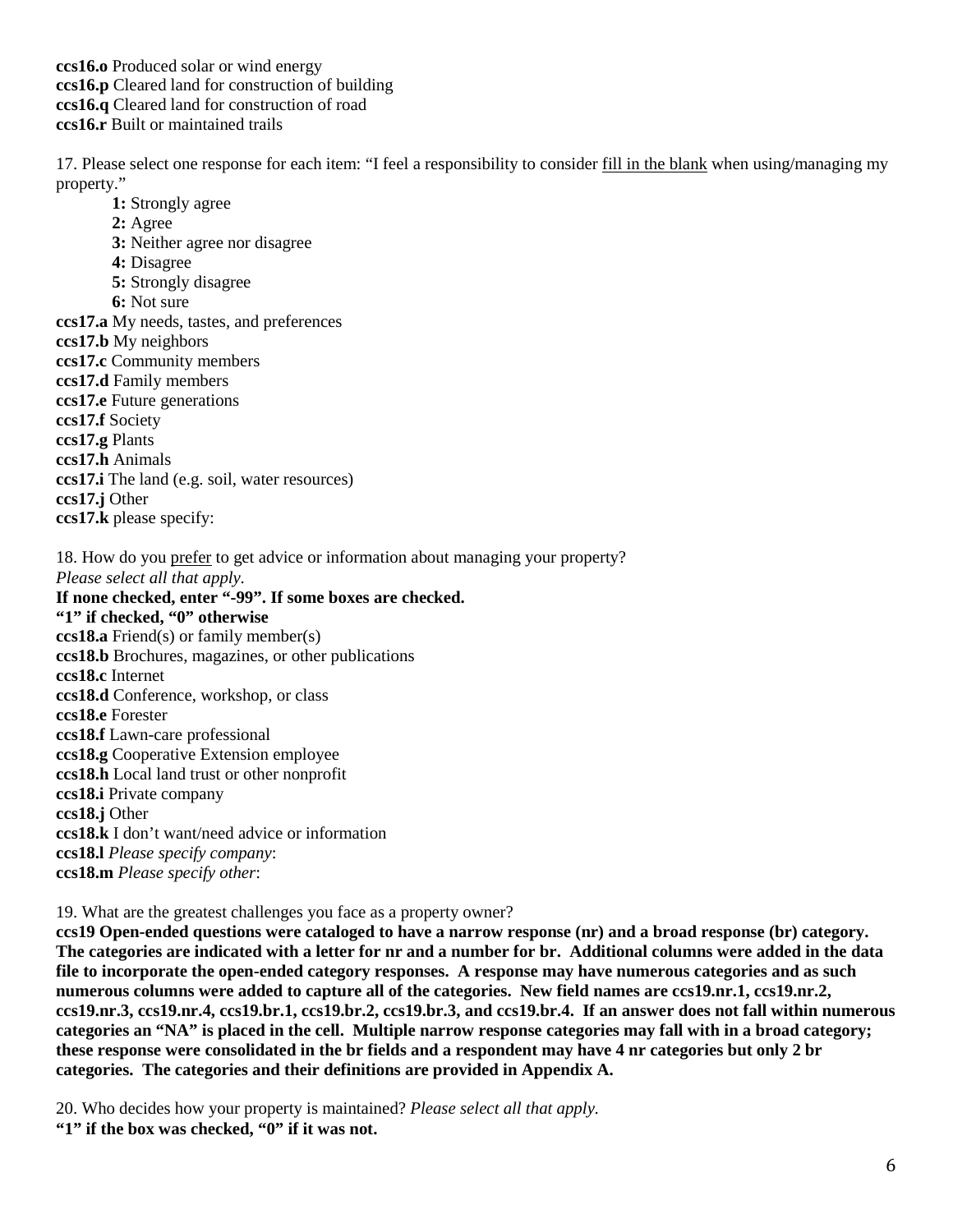**ccs20.a** Head(s) of household **ccs20.b** Your hired service or company **ccs20.c** Homeowners' Association or similar group **ccs20.d** Other **ccs20.e** Don't know **ccs20.f** please specify:

21. *Please indicate your level of agreement or disagreement with the following statements:* "I think fill in the blank is a benefit provided by land."

**1:** Strongly agree **2:** Agree **3:** Neither agree nor disagree **4:** Disagree **5:** Strongly disagree **6:** Not sure **ccs21.a** Aesthetics (beauty) **ccs21.b** ATV use **ccs21.c** Biking **ccs21.d** Boating **ccs21.e** Dog walking **ccs21.f** Enjoying nature **ccs21.g** Fishing **ccs21.h** Gathering (berries, mushrooms, etc.) **ccs21.i** Hiking, walking, and/or running etc. **ccs21.j** Horseback riding **ccs21.k** Hunting **ccs21.l** Privacy **ccs21.m** Relaxation/stress reduction **ccs21.n** Wildlife observation **ccs21.o** Carbon sequestration **ccs21.p** Clean air

**ccs21.q** Clean water

**ccs21.r** Habitat for wildlife

21b. If you think the following are benefits, do you get the benefit from your land, land owned by your friends and neighbors, or conservation lands? *Please select all that apply.*

- **0:** I don't use this benefit
- **1:** My land
- **2:** Land of my friends and neighbors
- **3:** Conserved land
- **4:** My land and Land of my friends and neighbors
- **5:** My land and Conserved land
- **6:** Land of my friends and neighbors and Conserved land
- **7:** My land, Land of my friends and neighbors, and Conserved land
- **8:** My land, Land of my friends and neighbors, Conserved land, and I don't use this benefit
- **9:** My land and I don't use this benefit
- **10:** Land of my friends and neighbors and I don't use this benefit
- **11:** Conserved land and I don't use this benefit
- **12:** My land, Land of my friends and neighbors, and I don't use this benefit
- **13:** My land, Conserved land, and I don't use this benefit

**ccs21b.a** Aesthetics (beauty) **ccs21b.b** ATV use **ccs21b.c** Biking **ccs21b.d** Boating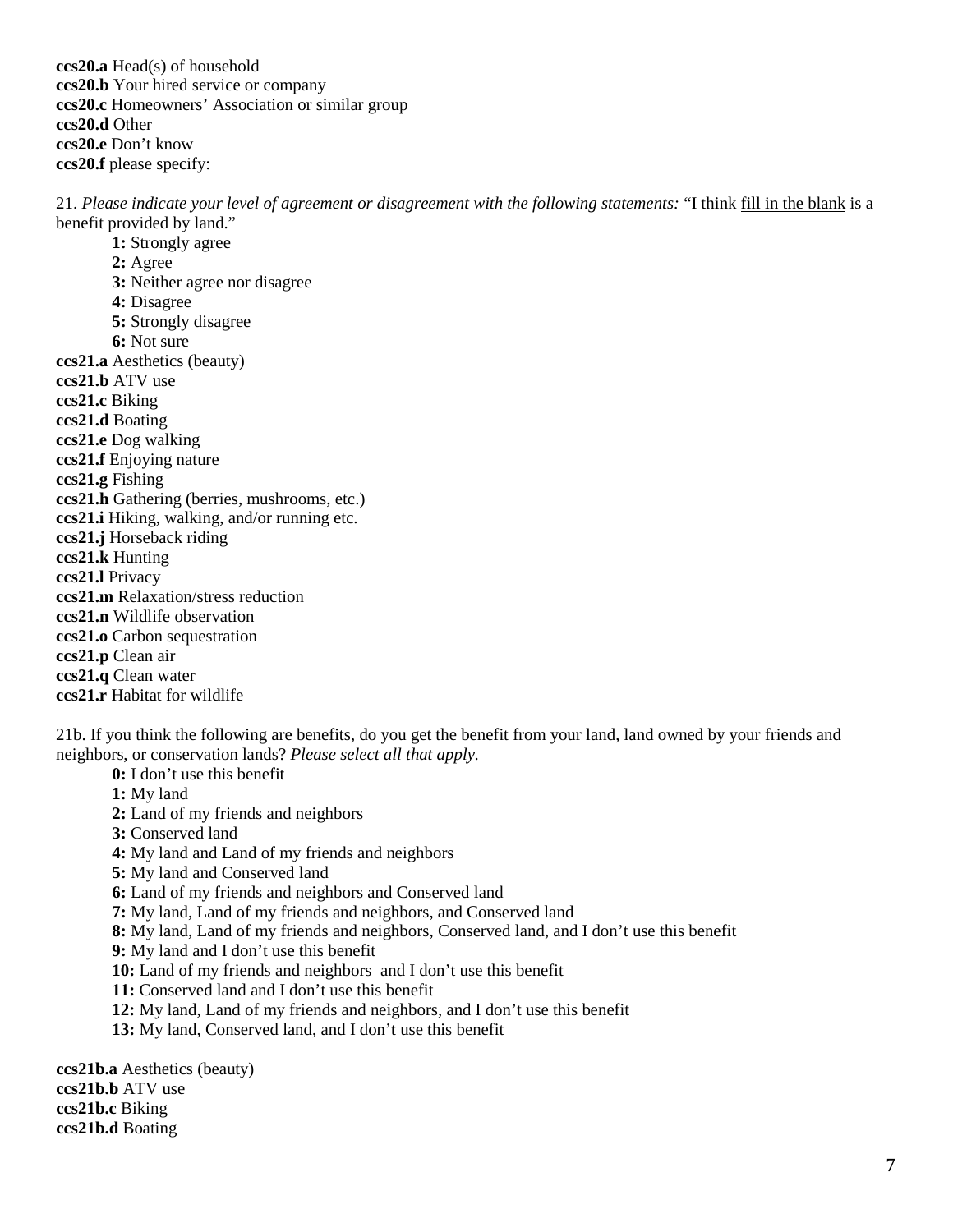**ccs21b.e** Dog walking **ccs21b.f** Enjoying nature **ccs21b.g** Fishing **ccs21b.h** Gathering (berries, mushrooms, etc.) **ccs21b.i** Hiking, walking, and/or running etc. **ccs21b.j** Horseback riding **ccs21b.k** Hunting **ccs21b.l** Privacy **ccs21b.m** Relaxation/stress reduction **ccs21b.n** Wildlife observation **ccs21b.o** Carbon sequestration **ccs21b.p** Clean air **ccs21b.q** Clean water **ccs21b.r** Habitat for wildlife

## **ccs22** 22. How important do you think land conservation is?

- **1:** Very Important
- **2:** Important
- **3:** Neutral
- **4:** Unimportant
- **5:** Very unimportant

#### **ccs23** 23. Do you think there are benefits to land conservation?

- **1:** Yes
- **2:** No

## **ccs23.a:** *If yes, please describe:*

**Open-ended questions were cataloged to have a narrow response (nr) and a broad response (br) category. The categories are indicated with a letter for nr and a number for br. Additional columns were added in the data file to incorporate the open-ended category responses. A response may have numerous categories and as such numerous columns were added to capture all of the categories. New field names are ccs23.nr.1 through ccs23.nr.6 and ccs23.br.1 through ccs23.br.5. If an answer does not fall within numerous categories an "NA" is placed in the cell. Multiple narrow response categories may fall with in a broad category; these response were consolidated in the br fields and a respondent may have 4 nr categories but only 2 br categories. The categories and their definitions are provided in Appendix A.**

**ccs24** 24. Do you think there are drawbacks to land conservation?

**1:** Yes

**2:** No

**ccs24.a:** *If yes, please describe:* 

**Open-ended questions were cataloged to have a narrow response (nr) and a broad response (br) category. The categories are indicated with a letter for nr and a number for br. Additional columns were added in the data file to incorporate the short answer category responses. A response may have numerous categories and as such numerous columns were added to capture all of the categories. New field names are ccs24.nr.1 through ccs24.nr.3 and ccs24.br.1 and ccs24.br.1. If an answer does not fall within numerous categories an "NA" is placed in the cell. Multiple narrow response categories may fall with in a broad category; these response were consolidated in the br fields and a respondent may have 3 nr categories but only 2 br categories. The categories and their definitions are provided in Appendix A.**

25a. To what extent do you think the following programs and activities promote conservation on private property in your community?

**1:** Very well

- **2:** Well
- **3:** Neutral
- **4:** Poorly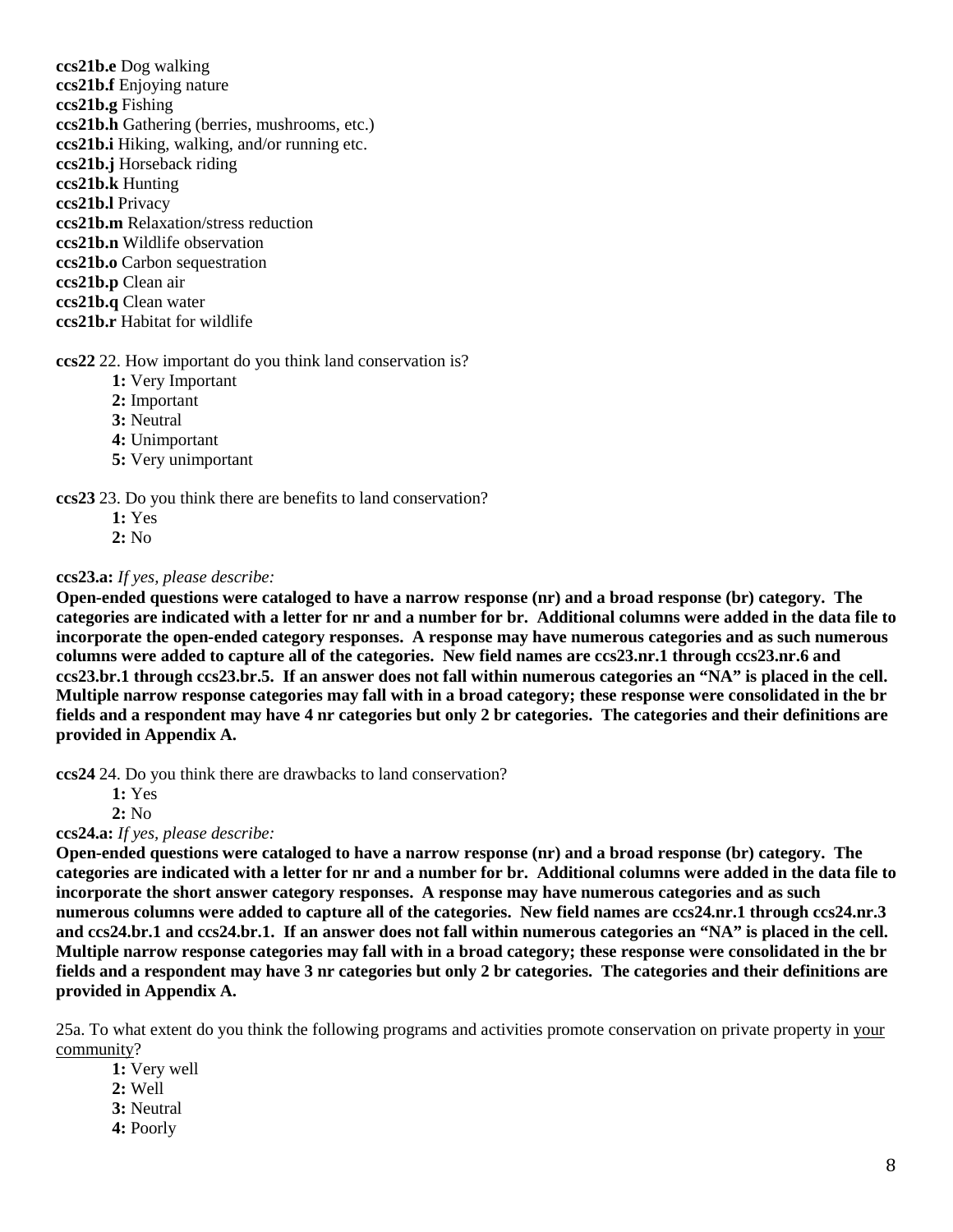**5:** Very poorly **6:** Don't know **ccs25a.1** Chapter 61 Designation(s) **ccs25a.2** Conservation Restriction(s) **ccs25a.3** Estate planning **ccs25a.4** Forest Cutting Plan(s) **ccs25a.5** Carbon Credit Program **ccs25a.6** Environmental Quality Incentives Program or other cost-share program **ccs25a.7** Other **ccs25a.8** please specify: b. Have you incorporated any of these programs or activities into the management of your current property? **1:** Yes **2:** No **ccs25b.1** Chapter 61 Designation(s) **ccs25b.2** Conservation Restriction(s) **ccs25b.3** Estate planning **ccs25b.4** Forest Cutting Plan(s) **ccs25b.5** Carbon Credit Program **ccs25b.6** Environmental Quality Incentives Program or other cost-share program

**ccs25b.7** Other **ccs25b.8** please specify:

26a. To what extent do you think the following groups and individuals are effective in providing land conservation in your community?

**1:** Very effective **2:** Effective **3:** Neutral **4:** Ineffective **5:** Very ineffective **6:** Don't know **ccs26a.1** MA Department of Conservation & Recreation **ccs26a.2** Local Conservation Commission **ccs26a.3** Local Open Space Committee **ccs26a.4** Local land trust **ccs26a.5** Other nonprofit organization **ccs26a.6** Other landowner(s) **ccs26a.7** Yourself **ccs26a.8** Other **ccs26a.9** Please name local land trust: **ccs26a.10** Please name other nonprofit: **ccs26a.11** Please specify:

26b. Have you worked with any of the following organizations or individuals?

**1:** Yes

**0:** No

**ccs26b.1** MA Department of Conservation & Recreation

**ccs26b.2** Local Conservation Commission

**ccs26b.3** Local Open Space Committee

**ccs26b.4** Local land trust

**ccs26b.5** Other nonprofit organization

**ccs26b.6** Other landowner(s)

**ccs26b.7** Yourself

**ccs26b.8** Other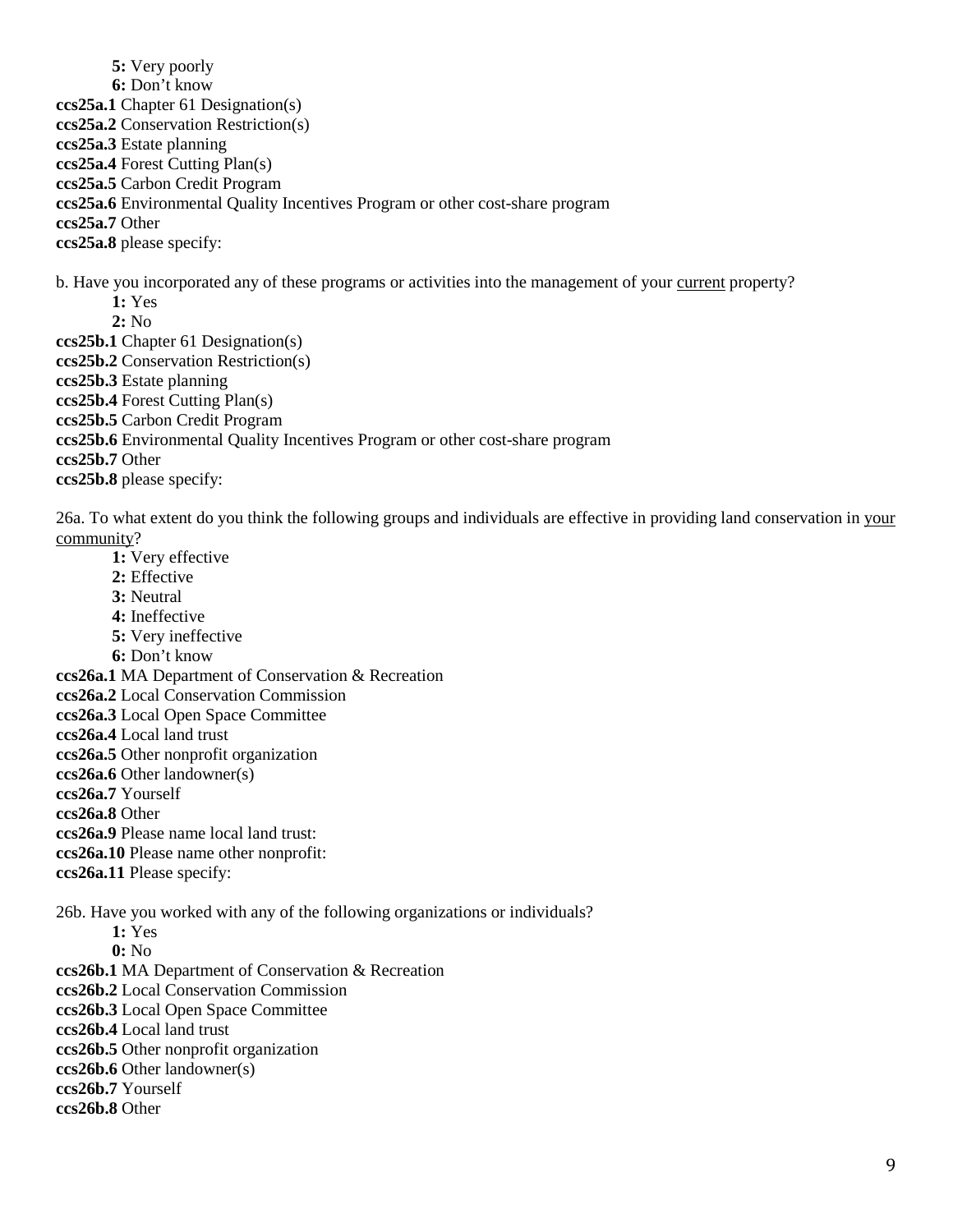27. We know that properties are often owned and managed by multiple individuals. Please answer the following questions about up to two owners of the property.

Owner 1

- **ccs27.a.1** What is your age? \_
- **ccs27.b.1** What is your gender?
	- **1:** Male
	- **2:** Female
- **ccs27.c.1** What is the highest level of school you have completed?
	- 1: Less than 12<sup>th</sup> Grade
	- **2:** High school/GED
	- **3:** Some college
	- **4:** Associates/Technical degree
	- 5**:** Bachelor's degree
	- **6:** Graduate or professional degree

Owner 2

- **ccs27.a.2** What is your age?
- **ccs27.b.2** What is your gender?
	- **1:** Male

**2:** Female

- **ccs27.c.2** What is the highest level of school you have completed?
	- **1:** Less than  $12^{t}$  Grade
	- **2:** High school/GED
	- **3:** Some college
	- **4:** Associates/Technical degree
	- **5:** Bachelor's degree
	- **6:** Graduate or professional degree

**ccs28** 28. What is your household's annual income?

- **1:** Less than \$20,000 **2:** \$20,001 to \$50,000 **3:** \$50,001 to \$100,000
- **4:** \$100,001 to \$150,000
- **5:** Over \$150,000

29. Are you currently a member of any of the following groups and organizations? *Select all that apply.* **ccs29.a** School Board **ccs29.b** Local Business Association **ccs29.c** Civic Organization (Kiwanis) **ccs29.d** Recreational Club or Outdoor Organization **ccs29.e** Conservation Commission **ccs29.f** Regional or National Land Trust **ccs29.g** Other Non-profit: **ccs29.h** Local Religious Organization **ccs29.i** Select Board, Planning Board, Board of Appeals **ccs29.j** Environmental Organization **ccs29.k** Local Watershed Association **ccs29.l** Open Space Committee **ccs29.m** Local Land Trust **ccs29.n** NAME REGIONAL OR NATIONAL LAND TRUST: **ccs29.o** NAME OTHER NONPROFIT

**ccs29.p** NAME LOCAL LAND TRUST

**Notes1:** If respondent wrote any notes on page 15, enter them here.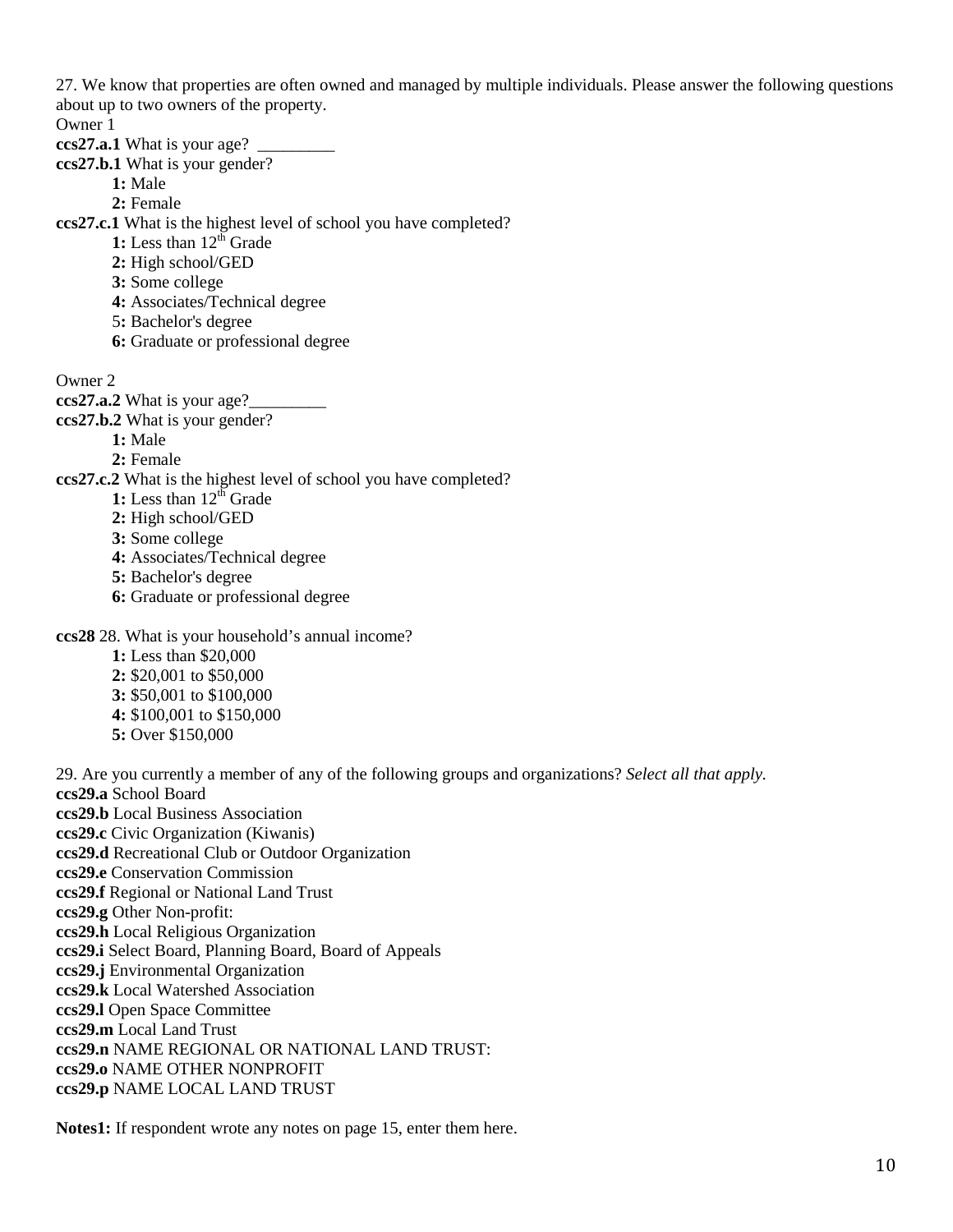**Notes2**: If respondent wrote opinion notes on specific questions, they can be entered here using the following format: Note on question X: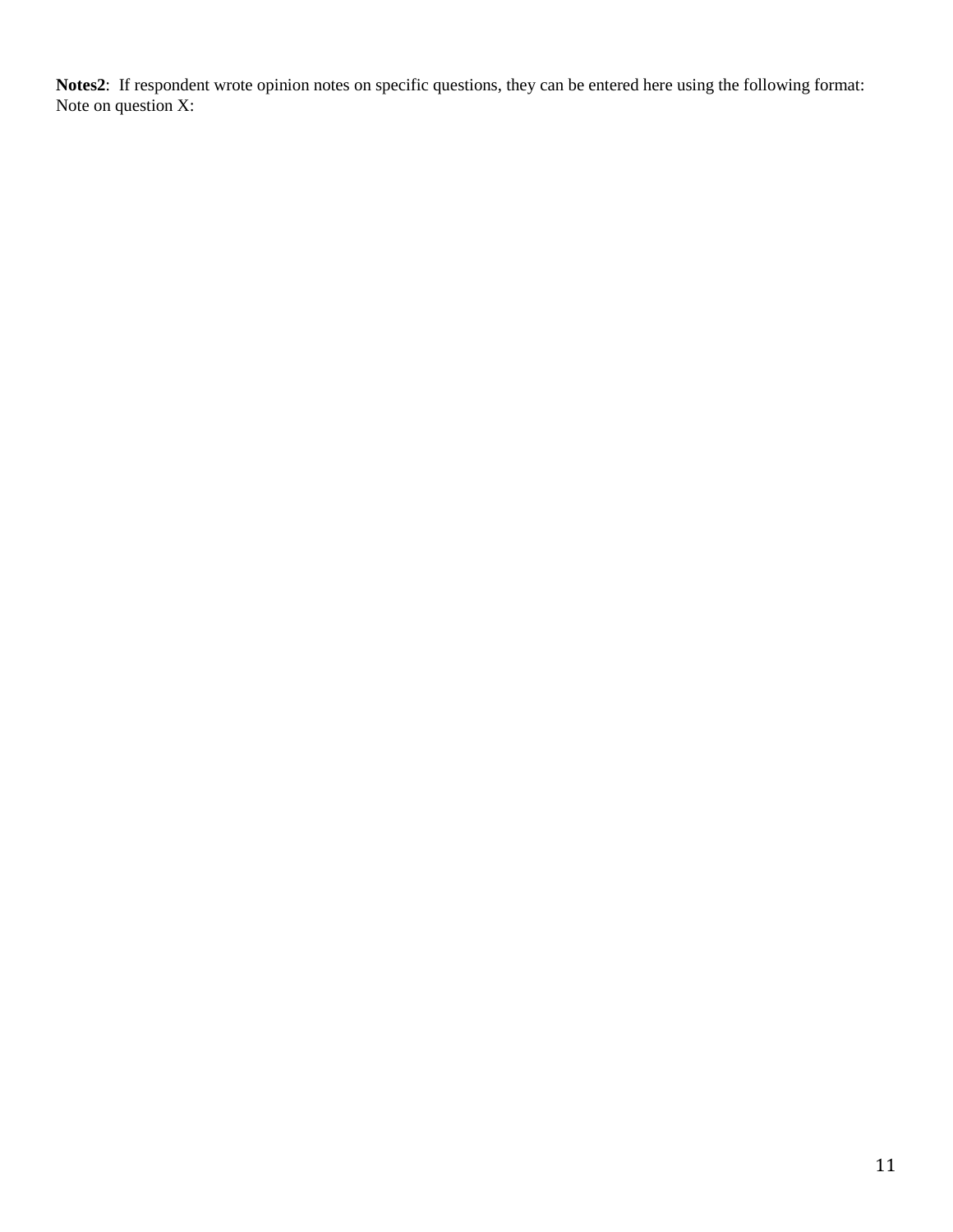**APPENDIX A**

**Short Answer Response Categories and Definitions**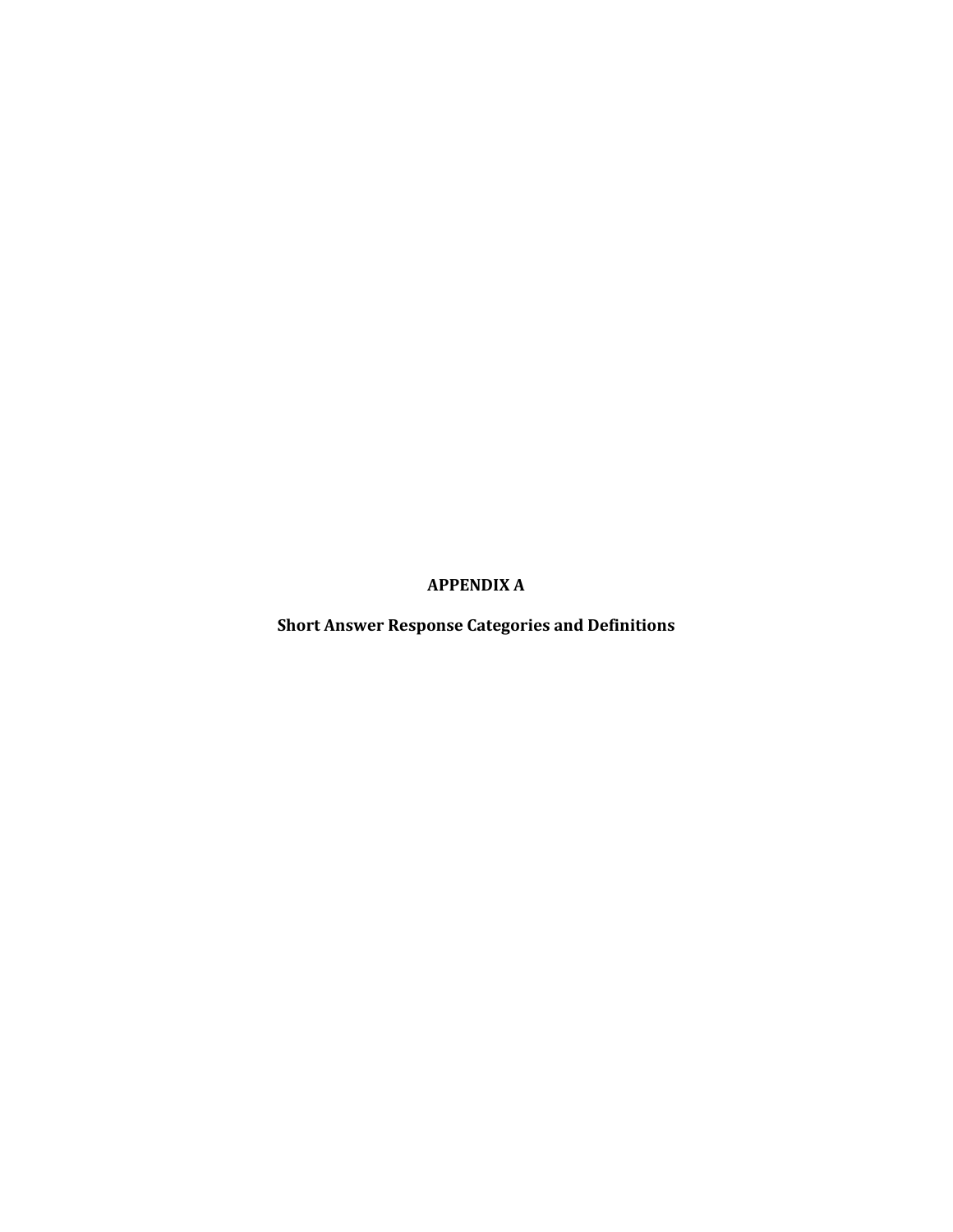**CCS19 : Short Answer Response Key**

| br             | <b>Broad Category</b>                               | nr           | <b>Narrow Category</b>                                                                                    | <b>Definition</b>                                                                                                                                      |
|----------------|-----------------------------------------------------|--------------|-----------------------------------------------------------------------------------------------------------|--------------------------------------------------------------------------------------------------------------------------------------------------------|
|                |                                                     | A            | <b>AESTHETICS</b>                                                                                         | <b>HOW IT LOOKS</b>                                                                                                                                    |
| -1             | Appearance and use                                  | $\mathbf 0$  | <b>PROPERTY SIZE</b>                                                                                      | PROPERTY TOO SMALL TO DO ALL THEY WANT                                                                                                                 |
|                | <b>Maintenance</b>                                  | $\mathbf C$  | <b>ACCESS TO ENOUGH WATER</b><br>(CONSERVATION VS IRRIGATION,<br>WELL, DROUGHT)                           | <b>ISSUES WITH HAVING ENOUGH WATER</b>                                                                                                                 |
|                |                                                     | $\mathbf{D}$ | AGE                                                                                                       | OLDER AGE IS PROHIBITIVE                                                                                                                               |
|                |                                                     | $\mathbf{F}$ | <b>EXPENSE</b>                                                                                            | NOT HAVING ENOUGH MONEY                                                                                                                                |
| 2              |                                                     | $\mathbf G$  | <b>FLOODING</b>                                                                                           | <b>FLOODING</b>                                                                                                                                        |
|                |                                                     | $\mathbf I$  | <b>LACK OF KNOWLEDGE AND/OR</b><br><b>ABILITIES</b>                                                       | DON'T KNOW WHAT IS BEST                                                                                                                                |
|                |                                                     | $\bf J$      | <b>MAINTENANCE</b>                                                                                        | <b>UPKEEP OF THE PROPERTY</b>                                                                                                                          |
|                |                                                     | $\mathbf Q$  | <b>SOIL</b>                                                                                               | <b>POOR SOIL</b>                                                                                                                                       |
|                |                                                     | $\mathbf U$  | <b>TIME</b>                                                                                               | NOT ENOUGH TIME. THE MAINTENANCE ISN'T THE<br>PROBLEM THE TIME TO DO IT IS.                                                                            |
| 3              | <b>Environmental concerns</b>                       | E            | CHEMICAL FREE, DOING WHAT'S BEST FOR ENVIRONMENT<br><b>ENVIRONMENTAL CONCERNS</b>                         |                                                                                                                                                        |
| $\overline{4}$ | <b>Neighbors</b>                                    | $\mathbf K$  | <b>NEIGHBORS</b>                                                                                          | <b>NEIGHBORS</b>                                                                                                                                       |
| 5              | <b>Invasives</b>                                    | $\mathbf H$  | <b>INVASIVES</b>                                                                                          | <b>INVASIVE PLANT SPECIES</b>                                                                                                                          |
| 6              | <b>Pests</b>                                        | M            | PESTS(INCLUDING INSECTS, SMALL<br>RODENTS, AND DEER, BEAVERS) AND<br><b>BIOLOGICALS (LIKE POISON IVY)</b> | DEALING WITH PROBLEMS ASSOCIATED WITH<br>PESTS(INCLUDING INSECTS, SMALL RODENTS, DEER,<br>BEAVERS, COYOTES, DOGS) AND BIOLOGICALS (LIKE<br>POISON IVY) |
| $\overline{7}$ | <b>Regulation/government</b><br>interference        | P            | REGULATIONS/GOVT INTERFERENCE                                                                             | <b>GOVERNMENT INTERFERENCE</b>                                                                                                                         |
| 8              | <b>SUCCESSION</b><br>Sale or succession<br>$\bf{R}$ |              | CONCERNS WITH WHAT WILL HAPPEN TO THE PROPERTY<br><b>WHEN THEY LEAVE</b>                                  |                                                                                                                                                        |
| 9              | <b>Taxes</b>                                        | S            | <b>TAXES</b>                                                                                              | PAYING TAXES AND/OR TAXES TOO HIGH                                                                                                                     |
| 10             | <b>Timber</b>                                       | T            | <b>TIMBER</b>                                                                                             | ISSUE WITH TIMBER HARVESTING                                                                                                                           |
| 11             | <b>Trespassers</b>                                  | $\mathbf{V}$ | <b>TRESPASSERS</b>                                                                                        | <b>TRESPASSERS</b>                                                                                                                                     |
| 12             | <b>Misc</b>                                         | <b>MISC</b>  | <b>MISCELLANEOUS</b>                                                                                      | <b>CANNOT BE CATEGORIZED</b>                                                                                                                           |
| 13             | <b>None</b>                                         | $\mathbf{L}$ | <b>NONE</b>                                                                                               | <b>NO ISSUES</b>                                                                                                                                       |
|                | Either maintenance or trespassers                   | $\bf{B}$     | <b>ABSENTEES</b>                                                                                          | OWNER NOT ON THE PROPERTY                                                                                                                              |
|                | Either maintenance or appearance<br>and use         | $\mathbf N$  | <b>PROPERTY CHAR</b>                                                                                      | SPECIFIC CHARACTERISTIC TO THEIR PROPERTY CAUSES<br><b>ISSUE</b>                                                                                       |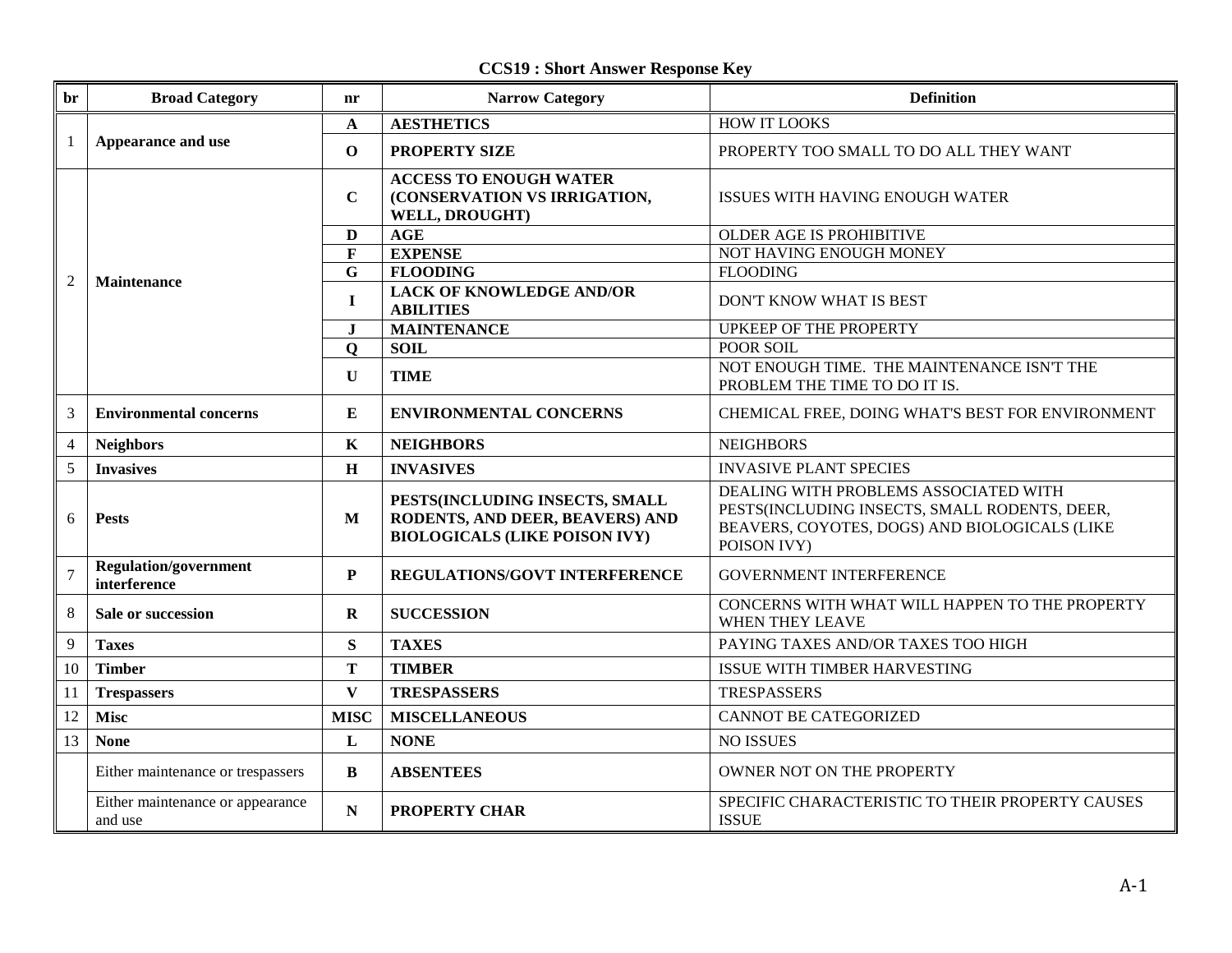**CCS23: Short Answer Response Key**

| br             | <b>Broad Category</b>                                    | nr           | <b>Narrow Category</b>                                                       | <b>Definition</b>                                                                                                                             |
|----------------|----------------------------------------------------------|--------------|------------------------------------------------------------------------------|-----------------------------------------------------------------------------------------------------------------------------------------------|
| $\mathbf{1}$   | <b>Preservation for</b><br>land's sake                   | L            | PRESERVE LAND/OPEN SPACE                                                     | PRESERVATION OF LAND FOR THE LAND'S SAKE, TO HAVE IT, ITS EXISTENCE IS<br>REASON ENOUGH, KEEPING; DOESN'T INVOLVE PEOPLE USING OR ENJOYING IT |
| $\overline{2}$ | <b>Environmental</b><br>protection and<br>health         | B            | <b>CLEAN WATER AND/OR AIR OR</b><br><b>CLIMATE CHANGE</b>                    | FOR THE PURPOSE OF HAVING CLEAN AIR AND/OR WATER, TO HELP WITH<br><b>CLIMATE CHANGE</b>                                                       |
|                |                                                          | E            | <b>ENVIRONMENTAL HEALTH</b><br>(REDUCE/CONTROL<br>POLLUTION)                 | GOOD/BENEFIT FOR ENVIRONMENT, REDUCE/HELP WITH POLLUTION, BALANCE                                                                             |
|                |                                                          | $\mathbf 0$  | PROTECTION OF NATURAL<br><b>RESOURCES AND</b><br><b>ENVIRONMENT/WILDLIFE</b> | TO MAINTAIN OR MANAGE THE NATURAL ENVIRONMENT; SOME HUMAN<br>INTERACTION TO PROTECT THE RESOURCES                                             |
|                |                                                          | T            | <b>WILDLIFE</b>                                                              | LAND IS FOR WILD ANIMALS/PLANTS, NATURAL HABITATS                                                                                             |
|                |                                                          | $\mathbf{U}$ | <b>USED TO CONTROL</b><br><b>EROSION/SOIL CONSERVATION</b>                   | <b>EROSION CONTROL</b>                                                                                                                        |
|                | Human<br>consumption/use/e<br>njoyment                   | A            | <b>AESTHETICS</b>                                                            | FOR THE NATURAL BEAUTY                                                                                                                        |
|                |                                                          | M            | <b>PRIVACY</b>                                                               | PRIVACY/SOLITUDE/REFUGE                                                                                                                       |
| 3              |                                                          | P            | <b>PUBLIC USE</b>                                                            | USED BY PEOPLE IN GENERAL, THERE TO ENJOY, SOME UNDEFINED USE/GAIN OR<br>LIFE QUALITY THAT PEOPLE DERIVE FROM CONSERVATION LAND               |
|                |                                                          | $\mathbf{R}$ | <b>RECREATION</b>                                                            | USING THE LAND FOR RECREATION, RELAXATION, MORE DEFINITIVE USE THAN<br>"PUBLIC USE"                                                           |
| $\overline{4}$ | <b>Economics</b>                                         | N            | PROPERTY VALUE/ECONOMIC<br><b>VALUE</b>                                      | CONSERVATION LAND INCREASES PROPERTY VALUE, NEIGHBORHOOD WORTH,<br>CURB APPEAL, OR INCREASE OF ECONOMIC VALUE                                 |
| 5              | <b>Future Generations</b>                                | $\mathbf G$  | <b>FUTURE GENERATIONS</b>                                                    | FOR THE ENJOYMENT OR USE FOR FUTURE GENERATIONS                                                                                               |
|                | <b>Influence land use</b><br>and development<br>patterns | $\mathbf{F}$ | <b>FARMLAND PRESERVATION</b>                                                 | <b>LAND IS FOR FARMING</b>                                                                                                                    |
|                |                                                          | $\mathbf I$  | <b>LIMIT DEVELOPMENT</b>                                                     | PREVENT MORE BUILDING OR DEVELOPMENT, ENCROACHMENT OF PEOPLE                                                                                  |
| 6              |                                                          | $\mathbf I$  | <b>NEED GREEN IN CITY/URBAN</b>                                              | SPECIFICALLY BELIEVES CONSERVATION LAND IS NEED IN THE URBAN<br><b>ENVIRONMENT</b>                                                            |
|                |                                                          | $\mathbf K$  | NEED GREEN TO KEEP RURAL<br><b>CHAR</b>                                      | RURAL CHARACTER IS DEPENDENT ON THE GREEN/OPEN/NATURAL SPACE                                                                                  |
| $\overline{7}$ | <b>Education</b>                                         | D            | <b>EDUCATION</b>                                                             | NEED CONSERVATION TO EDUCATE OTHERS                                                                                                           |
|                | <b>MISC</b>                                              | $\mathbf C$  | <b>DON'T KNOW</b>                                                            | BELIEVES THERE ARE BENEFITS BUT NOT SURE WHAT THEY ARE                                                                                        |
| 8              |                                                          | $\mathbf H$  | <b>IRRELEVANT/CANNOT</b><br><b>CATEGORIZE</b>                                | USUALLY A RANDOM FACTOID THAT DOESN'T ANSWER THE QUESTION OR THE<br><b>MEANING IS UNCLEAR</b>                                                 |
|                |                                                          | $\mathbf Q$  | <b>QUESTION UNCLEAR</b>                                                      | RESPONDENT UNCLEAR OF HOW THE QUESTIONS DEFINES LAND<br><b>CONSERVATION</b>                                                                   |
|                |                                                          | S            | <b>SEE 21</b>                                                                | REFERENCE TO THE SURVEY QUESTION 21                                                                                                           |
|                |                                                          | $\mathbf{V}$ | <b>NEGATIVE</b>                                                              | A NEGATIVE IS LISTED THAT WAS ADDED TO CCS24 RESPONSES                                                                                        |